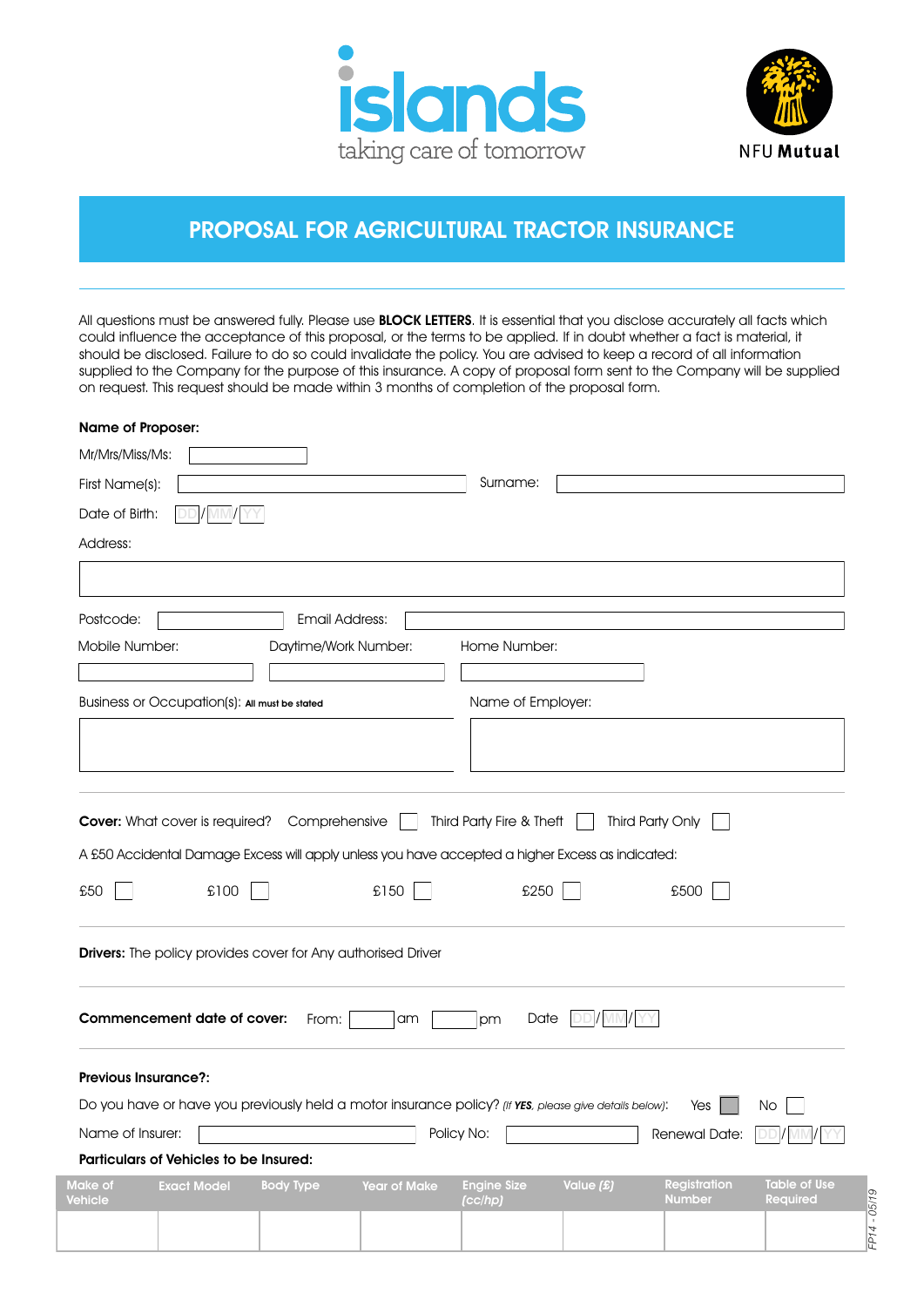| Table of Use                    | <b>Permitted Use</b>                                                                                                                                                                                                                                                                                                                                                            | <b>Excluding</b>                                                                                                                                                                                          |
|---------------------------------|---------------------------------------------------------------------------------------------------------------------------------------------------------------------------------------------------------------------------------------------------------------------------------------------------------------------------------------------------------------------------------|-----------------------------------------------------------------------------------------------------------------------------------------------------------------------------------------------------------|
| Option 1<br><b>Standard Use</b> | Use for social, domestic and pleasure<br>purposes and in connection with the<br>Insured's business and use for agricultural<br>or forestry purposes whilst hired or lent<br>to public authorities for the purposes of<br>snow, frost or ice clearance or for driving<br>stone crushing plant.<br>While the vehicle is being so used the<br>carriage of passengers is permitted. | use for the carriage of passengers<br>a)<br>for hire or reward<br>use on a road or public highway for<br>b)<br>the hauling of trees<br>use for tree felling other than on the<br>C)<br>insured's own farm |
| Option 2<br>Contracting         | Use for agricultural contracting purposes                                                                                                                                                                                                                                                                                                                                       |                                                                                                                                                                                                           |

The policy will not be operative if an accident occurs when any vehicle is being used other than in accordance with the type of use selected.

# General Questions:

| Are the vehicle(s) registered in the name of the Proposer?                                                                                                                                                | Yes              |
|-----------------------------------------------------------------------------------------------------------------------------------------------------------------------------------------------------------|------------------|
| If NO give full details below                                                                                                                                                                             | No               |
| Has any vehicle been converted, modified or adapted in any way (for example;<br>engine performance, body styling handling or been kit or custom built)?<br>If YES complete a Modified Vehicle Report Form | <b>Yes</b><br>No |
| Has any audio equipment valued at more than £500 been fitted to the vehicle                                                                                                                               | <b>Yes</b>       |
| (other than manufacturer's standard equipment)? If YES give full details below                                                                                                                            | No               |
| Has the vehicle been fitted with any lifting equipment (for                                                                                                                                               | <b>Yes</b>       |
| example; tail gate, hoist, or crane)? If YES give full details below                                                                                                                                      | No               |
| Will any vehicle or trailer carry goods of an explosive,                                                                                                                                                  | Yes              |
| inflammable or dangerous nature? If YES give full details below                                                                                                                                           | No.              |
| Have you ficked a shaded box? If so, please give details:                                                                                                                                                 |                  |

Vehicle Location: Are the vehicle(s) normally kept at the above address? If NO, please give address and post code of where the vehicle is kept: Are the vehicle(s) secured overnight in a locked compound or building? If NO, please give details of where they are kept: Postcode: Yes  $\boxed{\phantom{1}}$ Yes<sup>1</sup>  $No$  $\overline{\mathsf{No}}$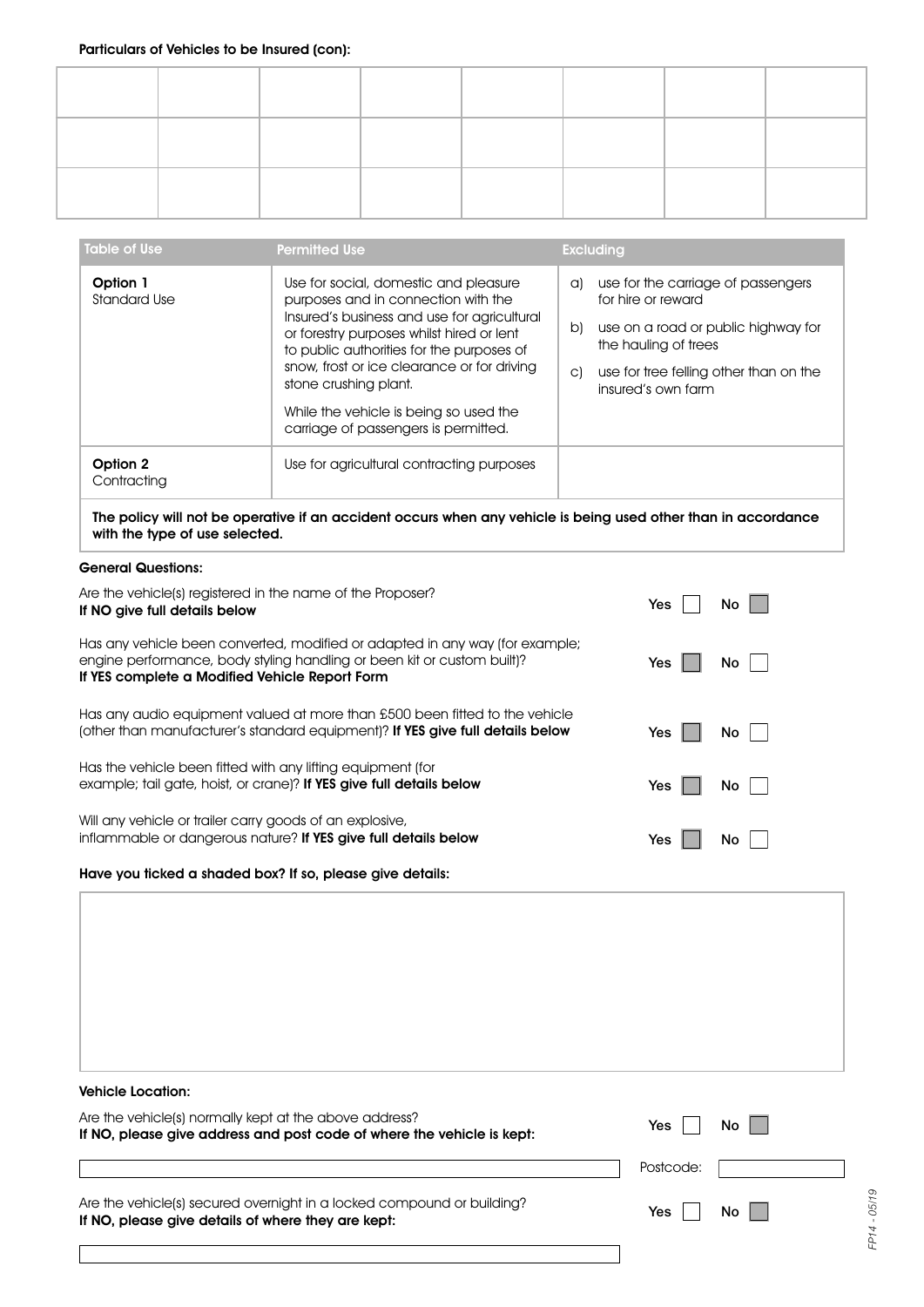## Drivers:

1. Please give the following information in respect of ALL persons (including you) who, to your knowledge, will or may drive any of the vehicles proposed for this insurance.

| Miss/Ms | Mr/Mrs/ Full Name | Date of Birth | Licence Type (e.g. Country<br>Full or Provisional) of Issue | Month & Year Occupation<br>Obtained |  |
|---------|-------------------|---------------|-------------------------------------------------------------|-------------------------------------|--|
|         |                   |               |                                                             |                                     |  |
|         |                   | DDI/I         |                                                             |                                     |  |
|         |                   | DDI/MN        |                                                             |                                     |  |
|         |                   | DDI/L         |                                                             |                                     |  |
|         |                   |               |                                                             |                                     |  |
|         |                   | DDI/MI        |                                                             |                                     |  |

Please send in a copy of the front and back of the licences for all drivers or bring the licences with you when you come to our office.

2. Have you or has any driver:

| a) | any disease, physical or mental disability, loss of limb or eye, defective<br>vision or hearing?                                                                                | Yes | Nο |
|----|---------------------------------------------------------------------------------------------------------------------------------------------------------------------------------|-----|----|
|    | If so, has the disability been declared to the appropriate<br>Licensing Authority?                                                                                              | Yes | Nο |
| b) | ever been refused insurance, had insurance cancelled, declared<br>void (as though it never existed) or had renewal declined, or had any<br>special terms or conditions imposed? | Yes | Nο |
| C) | ever been declared bankrupt, or been the subject of bankruptcy<br>proceedings, court judgements, or made arrangements with creditors?                                           | Yes | Nο |

If you have ticked any of the shaded answer boxes in 2 then please provide details below

3. Have you or has any driver had a motoring accident or loss or made any motor insurance claim (including personal injury) or had any motor claim made against them in the last five years? Yes  $\Box$  No  $\Box$ 

# If you have answered 'YES' to 3, please complete the details below

| Name of Driver | Date of Incident | <b>Description of</b><br>incident | Amount<br>paid (total) | , Was the driver judged l<br>to be at fault (Yes/No) |
|----------------|------------------|-----------------------------------|------------------------|------------------------------------------------------|
|                |                  |                                   |                        |                                                      |
|                |                  |                                   |                        |                                                      |
|                |                  |                                   |                        |                                                      |

| 4. |  |  |  |  |  | Have you or has any driver: |
|----|--|--|--|--|--|-----------------------------|
|----|--|--|--|--|--|-----------------------------|

| a) ever been convicted of, or charged with (but not yet tried), or   |
|----------------------------------------------------------------------|
| received a police caution for any motoring offence (other than for a |
| parking offence)?                                                    |

| b) ever been convicted of, or charged with (but not yet tried) or     |
|-----------------------------------------------------------------------|
| received a police caution for any other criminal offence (not related |
| to motorina)?                                                         |

#### If you have ticked any of the shaded answer boxes in 4, then please complete Conviction Questionnaire(s) available at www.islands.insure

5. Have you examined your employees' driving licences?

| Yes<br>Nο |  |
|-----------|--|
|-----------|--|

Yes  $\Box$ 

Yes | | No

No  $\Box$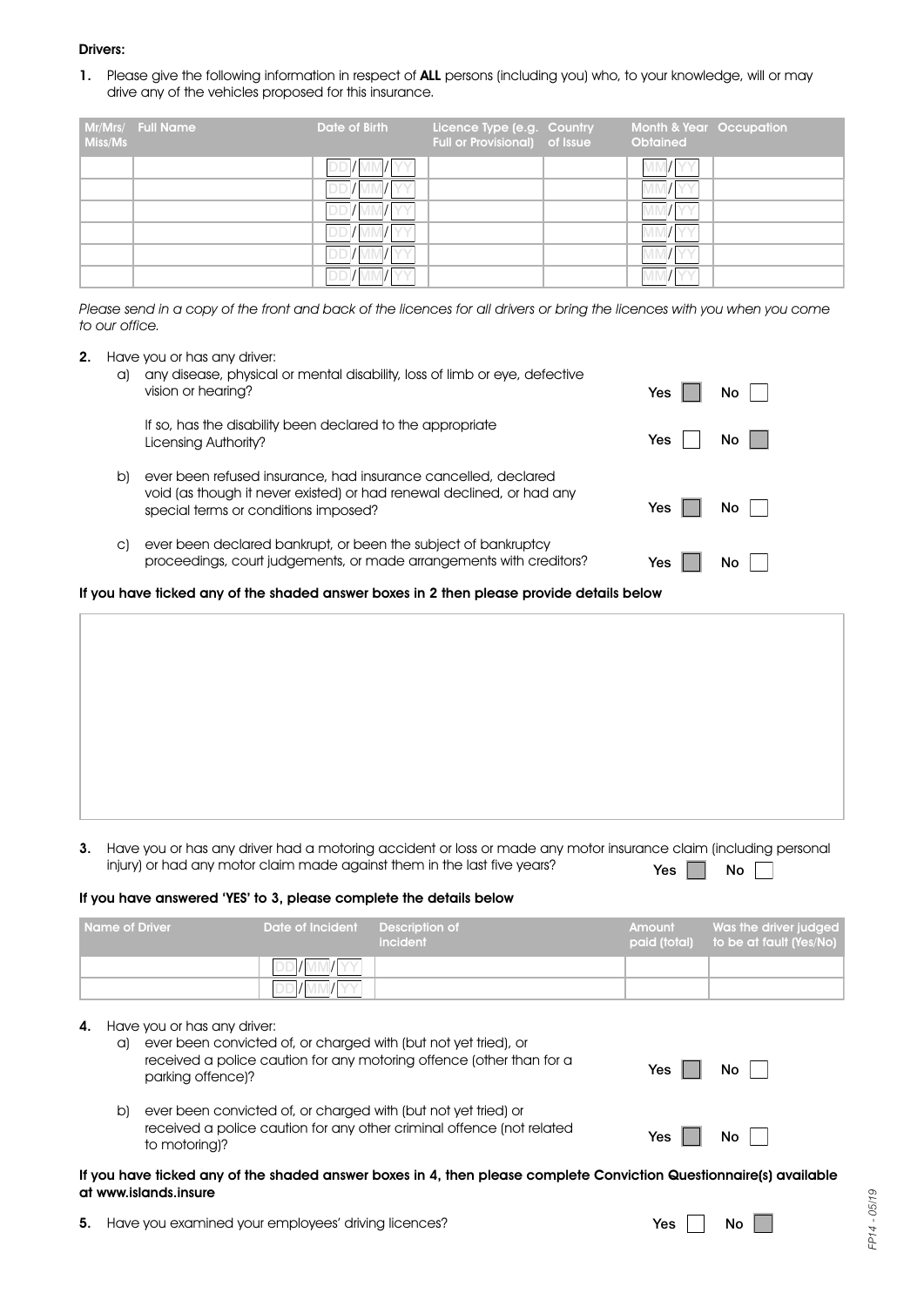# Trailers & Implements: State details and cover required:

| <b>Make</b> | <b>Description</b> | <b>Value</b> | Serial No. | <b>Cover Required</b> |
|-------------|--------------------|--------------|------------|-----------------------|
|             |                    |              |            | Comprehensive         |
|             |                    |              |            | TP Fire & Theft       |
|             |                    |              |            | Third Party Only      |
|             |                    |              |            | Comprehensive         |
|             |                    |              |            | TP Fire & Theft       |
|             |                    |              |            | Third Party Only      |

# Mutuality Statement

We are fully committed to the concept of mutuality believing that this is the best way of providing sustainable value for money to our customers.

As a mutual we have no shareholders and do not therefore pay dividends. As a result we have one of the lowest expense ratios in the insurance industry. We are committed to ensuring that the combined benefits of our mutuality and a low expense ratio are passed on to our General Insurance customers via keen prices, wide cover and good service and our Financial Services customers through low charges, quality investment returns and personalised service.

In order that current and future generations of customers continue to enjoy the benefits of mutuality all new policies issued by NFU Mutual contain a windfall assignment clause. Effectively this means that in the unlikely event of demutualisation any windfall payment arising from the policy you are taking out would be paid to NFU Mutual Charitable Trust rather than the policyholder.

# **Declaration**

I/We the undersigned, hereby declare that to the best of my/our knowledge and belief the information given in this proposal and declaration, which I/we have read over and checked, is true and complete and that I/we have not withheld any information material to the application. I/we agree and conform to the terms and conditions of NFU Mutual's policy when issued and I/we undertake to pay the premium when called upon to do so.

In consideration of NFU Mutual accepting my proposal:

- 1. I/we undertake and agree with NFU Mutual and the NFU Mutual Charitable Trust ("the Trust") to assign, pay or transfer to the trustees of the Trust all and any rights to which I/we may become entitled at any time by reason or in respect of my/our membership of NFU Mutual by reference to the policy proposed for, on, or in connection with, any transfer of part or all of NFU Mutual's business to any other person, firm or company or any change in the corporate status of NFU Mutual or any distribution out of the funds of NFU Mutual other than
	- a) the declaration of any customary annual, reversionary or terminal bonus attaching to a policy of life, annuity or capital redemption assurance or
	- b) any other benefit which the Board of NFU Mutual determines shall not be subject to my/our agreement to assign, pay or transfer;
- 2. I/we undertake to execute and deliver any transfer, deed and/or other documents together with any certificates of title or valuable consideration received by me/us as NFU Mutual or the Trust shall require in compliance with my/our undertaking and agreement set out above; and
- 3. I/we hereby irrevocably severally appoint NFU Mutual and the Trust and any officer of NFU Mutual or the Trust to act as my/our agent to execute on my/our behalf any assignment, transfer form, receipt or other document as may be required in order to effect the above assignment, payment or transfer and I/we hereby authorise and approve each and every act or thing which may be done or effected by NFU Mutual, the Trust or any officer of NFU Mutual or the Trust, as the case may be, in exercise of any of its or his powers and/or authorities given by me/ us hereunder.

Signature of Proposer: